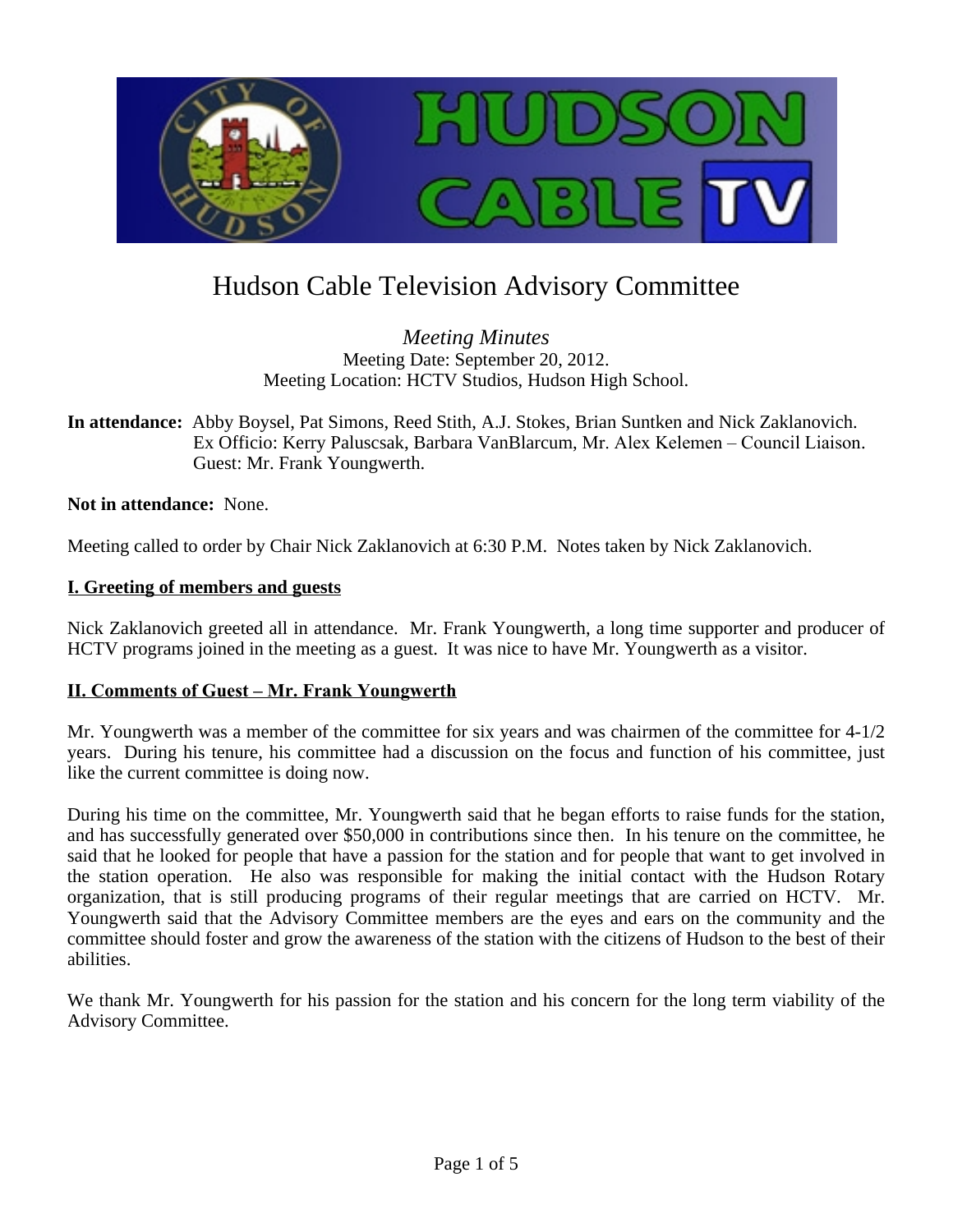# **III. Committee Direction & Future Course – All**

Nick said that because Brian Suntken needed to leave shortly and Kerry Paluscsak needed to attend to some technical issues regarding the TRIAX wiring installation, he wanted to rearrange the agenda and discuss the Goals & Planning portion of the meeting while everyone was still in attendance.

Following the workshop meeting in August, the PowerPoint presentation on the future course of the committee was not complete. To make a presentation to City Council about the committee, the group needs to state their focus and intentions to Council for their approval, but have a clear path in mind before addressing Council. To that end, Nick presented a short synopsis of the future focus of the committee: programming ideas; volunteer assistance in program production (for those that are interested in doing so); raising funds for productions, station equipment and additional grant-supplied manpower to compliment the staff; promotion of the station operation within the community and liaison with the groups and organizations within the community.

Reed Stith reviewed the contents of the ordinance relating to the committees functions. Mr. Youngwerth added that when he was the chair of the committee, Kerry and he would meet with the City Manager, and later the Assistant City Manager, annually to go over the goals of the station and the goals of the committee. He felt that such a meeting should be a function of the committee chair and the station manager, not the entire committee. Mr. Youngwerth also recommended that the yearly update meetings with the City Administration be revived.

Abby Boysel added that there is a disconnect between what is presented in the ordinance language, when prospective Advisory Committee members are interviewed, and the reality of what the committee actually does.

Brian stated that when the committee meets every other month, the members should have watched the station in the previous two weeks and should come to the meeting with questions and suggestions on how to improve the programming and to generate more interest in the community for viewers and program producers.

At this point in the meeting, the recording device failed, so the notes from this point on were generated from written notations.

Mr. Kelemen stated that other city committees have also had to work through changes in their focus, citing the Economic Growth Board as an example of a board that underwent many different alternations in their operation and focus.

Mr. Youngwerth added that the HCTV Advisory Committee is different from all of the other boards and committees in the City, in that this committee is more of a "performing committee", in addition to its advisory role, because many of the members also volunteer to help with the station operation or program production.

Mr. Kelemen suggested that the committee should make a presentation to Council in October, if it is going to, so as not to interfere with the upcoming budget consideration. Nick said that the PowerPoint presentation needs to be modified and the presentation length needs to be cut down to below 10 minutes, before it is ready to be presented to Council.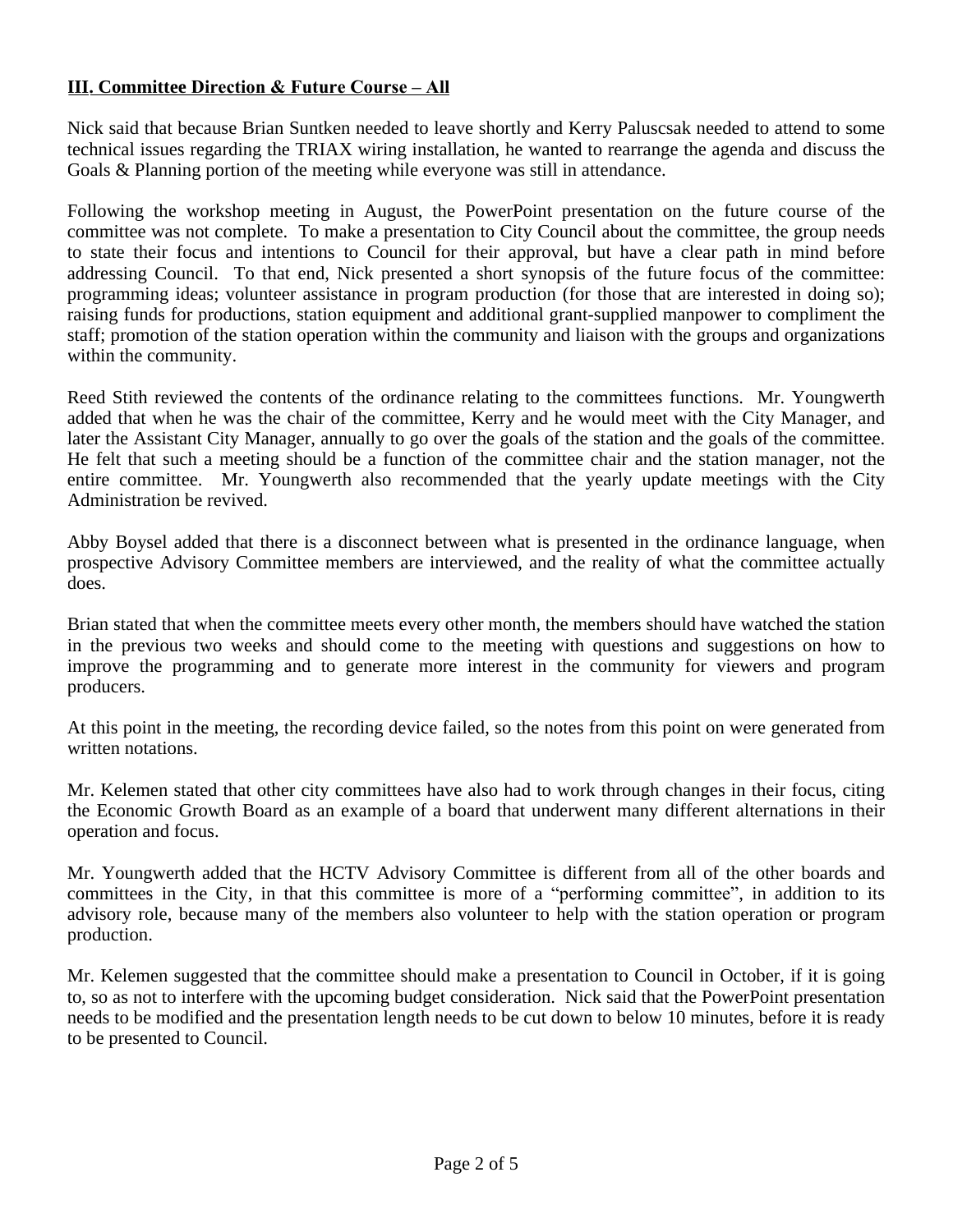# **IV. Approval of Minutes**

No changes were suggested for the minutes from the regular meeting of July 19, 2012. The minutes were approved as written.

## **V. Station Manager's Report: Kerry Paluscsak**

Kerry reported that Hudson Public Power and Hudson City Schools crews both did a tremendous job in getting the TRIAX wiring installed between the studio and Veteran's Memorial Stadium. He said that the cabling has now been terminated and final connections are being completed, hopefully in time for the Homecoming Football game against Cuyahoga Falls that will take place the next day (Friday, July 21, 2012).

The Parade of Bands Band Show that is scheduled for October 6, 2012 will be recorded by HCTV as a live to edit event.

The annual budget process is coming together. Kerry distributed copies of his budget proposal to the committee members. There is \$6,000 earmark in the proposed 2013 budget for the purchase of an additional editing computer and for the replacement of the tape video recorder decks with digital units. Kerry also said that the Grass Valley Turbo Digital Recorder and Playback unit may also be replaced in the coming year.

\$10,000 of the HCTV annual budget has been set aside to refund to the City General Fund the advanced funds that were granted for the purchase of the new Sony HD cameras. Any excess income that may be realized from franchise fees over and above the budgeted amount will also be applied to the General Fund refund.

Kerry added that the budget is not set as of yet and he may add an additional part time or seasonal employee in the final version of his budget request.

## **VI. CAP ACT Update – Kerry Paluscsak**

Kerry said he is hearing that positive support has been growing on Capital Hill for the CAP Act on a bipartisan basis. He added that the possibility of action on the bill may increase during the upcoming "lame duck" congressional session that will follow the November elections.

Kerry also said that HCTV may want to partner with other communities in Ohio to get support moving for the CAP Act. He suggested that Dayton, Cincinnati, Columbus and Hudson would make a strong alliance to promote passage of the act.

#### **VII. Public Access Update – Barbara VanBlarcum**

Barbara VanBlarcum reported that Healthy Hudson was planning to produce a new program to be presented soon on HCTV. Barb also said that Hudson Emergency Medical Service is planning to produce a Public Service Announcement relating to the EMS service. The Western Reserve Academy is scheduled to record an upcoming lecture. Barb said that the show that resulted from the recent HCER young people's video workshop, held at the HCTV studios, is being shown on Channel 15 on several occasions this week.

Barb also reported that a Steel Drum Concert program will be available shortly on Channel 15 as will a program documenting the histories of stadiums in Hudson over the years.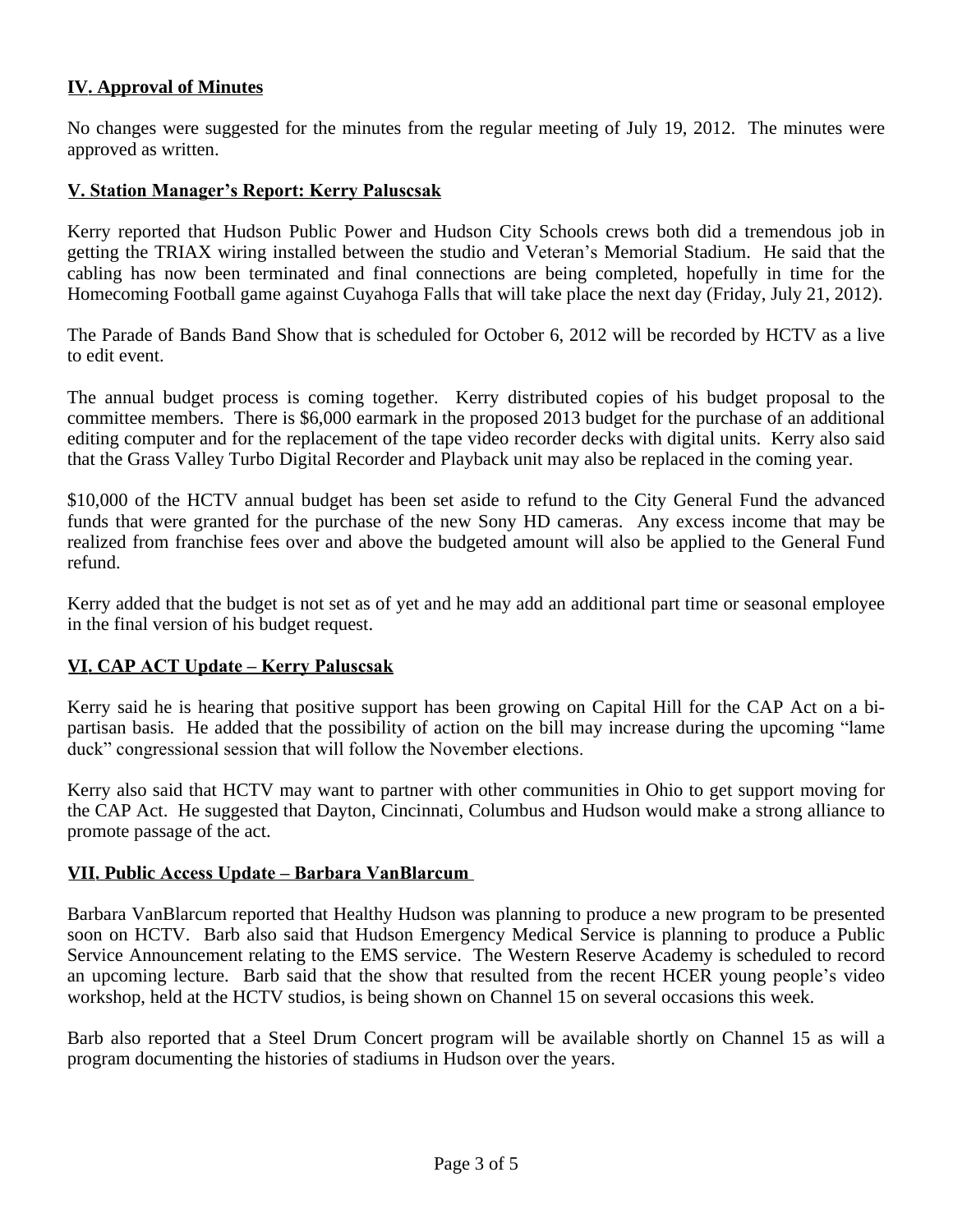# **VII. Public Access Update – Barbara VanBlarcum, continued**

Barb said that she attended the Hudson Newcomer's Club coffee event along with Brian and Dan Gerbracht of the HCTV staff. They spoke with some of the attendees at that event about the services provided by HCTV and the promotion capabilities that HCTV makes available to their organizations.

## **VIII. Committee Fund Raising Development – Brian Suntken & Nick Zaklanovich**

Nick reported that he & Brian have reviewed the grant target list that Kathie Franks put together before she left the committee. Their findings were that most of the charities listed, with just two exceptions, are still in place and available for solicitation of grants. The next step will be to prioritize the organizations selected for solicitation and to decide what station need will be targeted for grants. Nick said that he would take on the writing portion of the grant endeavor while Brian will assume the roll of selling the grant applications to the potential grant candidates.

Nick also added that he located an Internet web site that provides extensive information on grant sources on a national basis and also provides good information on preparing grant requests. Using the information gathered from the web site, Nick will update the potential grant target list and prioritize the potential candidates according to the organization's goals for grant recipients.

## **IX. Once Around**

Barb mentioned that previous committees rotated the task of taking notes. Nick said that he does not mind performing the note generation function, but rotating the task may be something for the committee to consider.

Barb also suggested that the committee appoint a vice chairperson that could assume the role of committee chair if the regular chair is not available. Nick said that the vice chairperson suggestion should also be considered by the committee members.

Nick had a list of follow-up items. First, he reported that he had sent a message to Hudson City School's Communications Manager Sheryl Sheatzly, inviting her to attend the committee meetings. Ms. Sheatzly did reply to the message, stating that she will try to attend the committee's November regular meeting.

Along that same line, Nick asked if Russell Morrison was still the contact at Western Reserve Academy. Barb said that she thought that Mr. Morrison would still be the contact. Nick asked if there was anyone at Seton Catholic that should be a contact, but no one had any knowledge of who we should contact at Seton. We need to find out who the contact should be at that school.

Nick reported that he had composed a qualification list for potential Advisory Committee members, which Mr. Kelemen had requested at the July meeting. The list can be used by Council as a guide in vetting potential committee candidates. Nick added that Council had recently interviewed a candidate to fill the existing committee opening, but the Council chose not to nominate the candidate for committee membership.

Nick said that he had met a potential committee member at the recent Clock Tower Birthday event. The gentleman that Nick spoke to did have an extensive background in the broadcast television industry and seemed to be very interested in getting involved with the station.